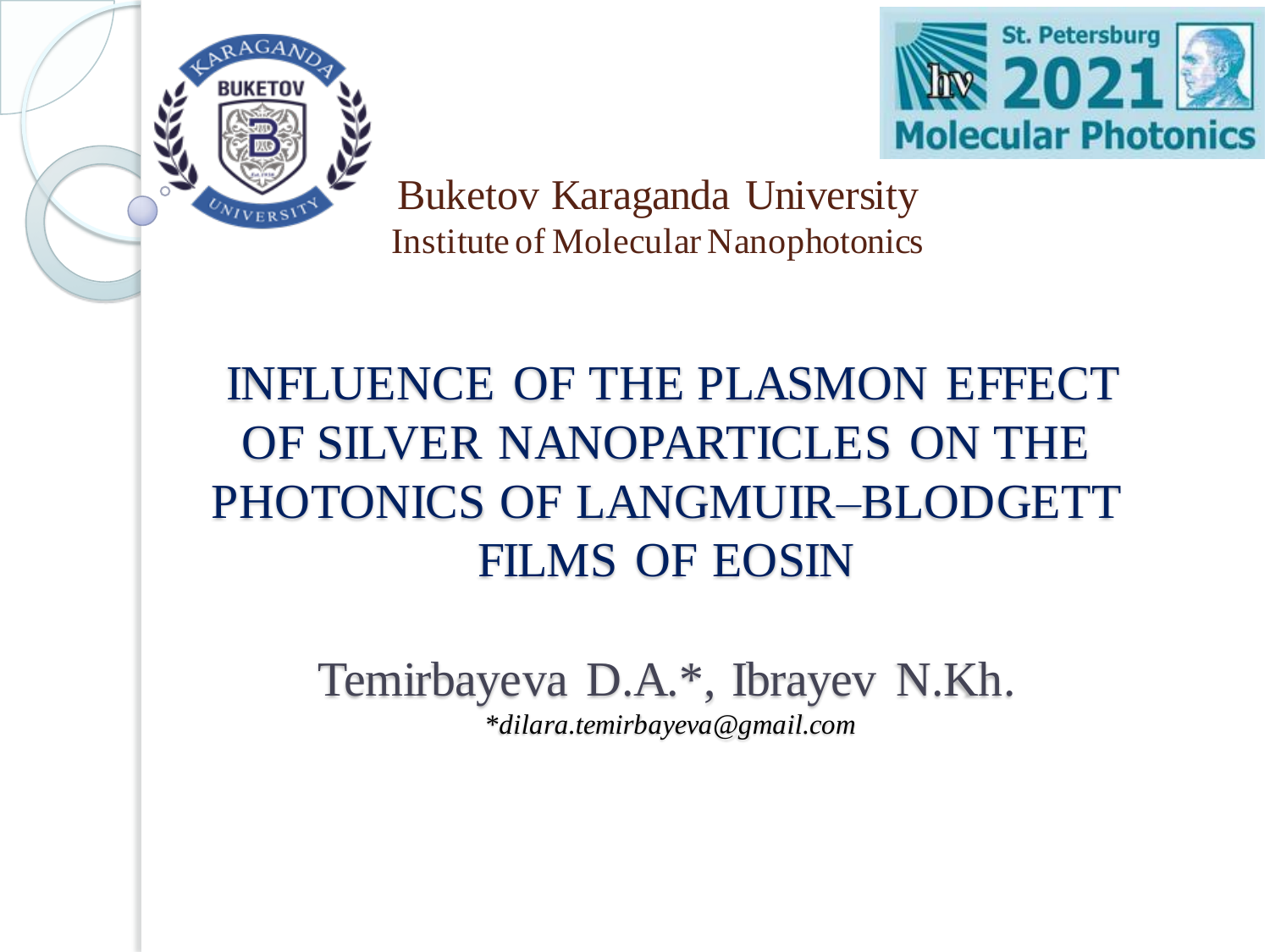**The aim of this work** is studying of the plasmon effect of silver nanoparticles on the deactivation of excited singlet and triplet states of Eosin moleculesin thin films.

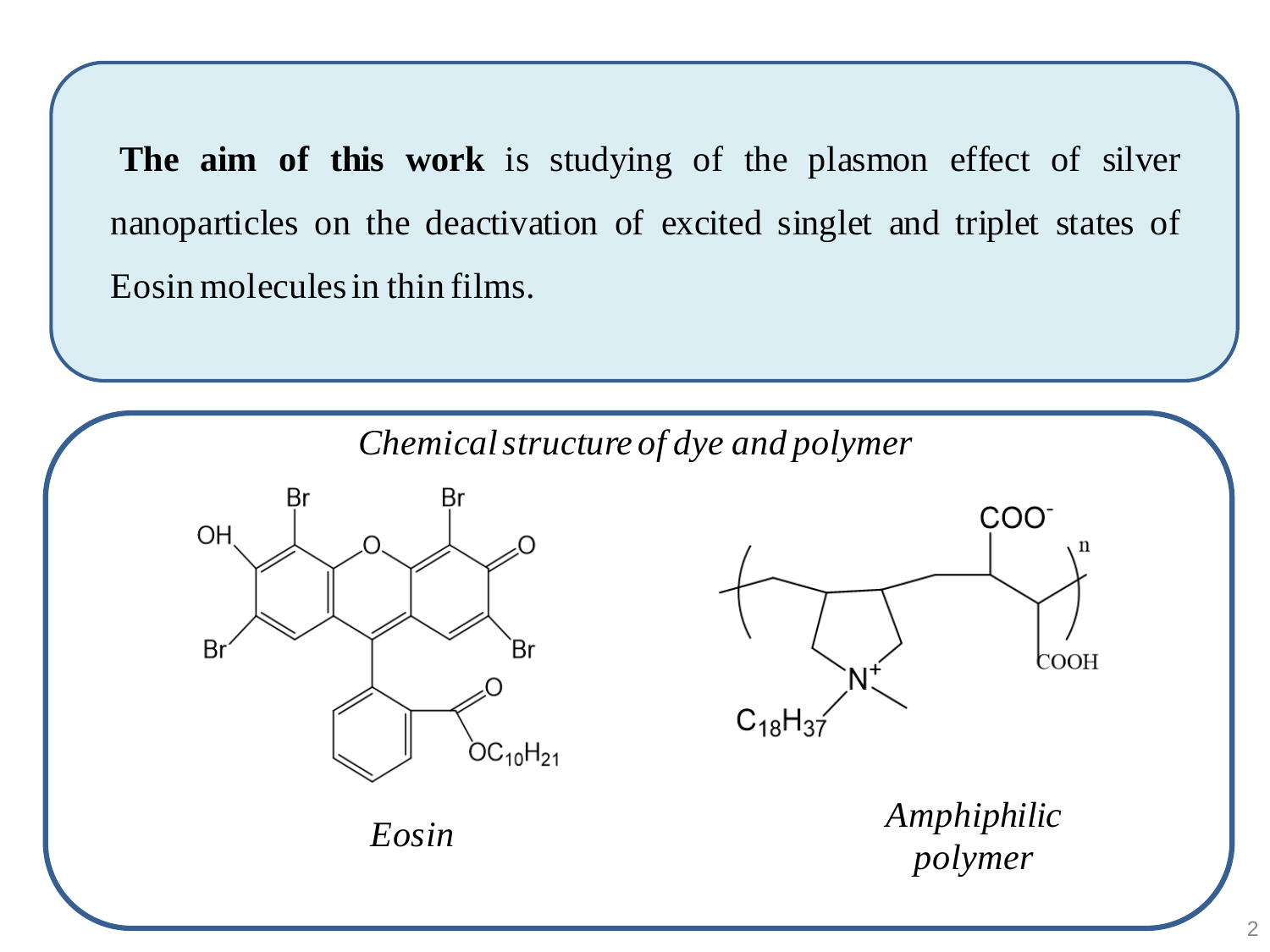### Experiment

Nanosized films based on amphiphilic Eosin molecules and amphiphilic polymer poly(N,N-diallyl-Noctadecylamine-alt-maleic acid) were obtained using the Langmuir-Blodgett (LB) technology (KSV-NIMA trough). The distance between the lowest edge of dye LB film and silver surface was carried out using three monolayers of polyampholytic polymer (6 nm).

The absorption and luminescence spectra were measured on the Cary-300 and Eclipse spectrometers (Agilent), respectively. Fluorescence lifetimes of dyes were registered with time-correlated single photon-counting (TCSPC) system (Becker&Hickl GmbH) at  $\lambda_{ex} = 532$  nm.



*Scheme of the dye LB film deposited onto silver film*



*SEM image and absorption spectra of silver island film (SiFs) obtained by the magnetron method*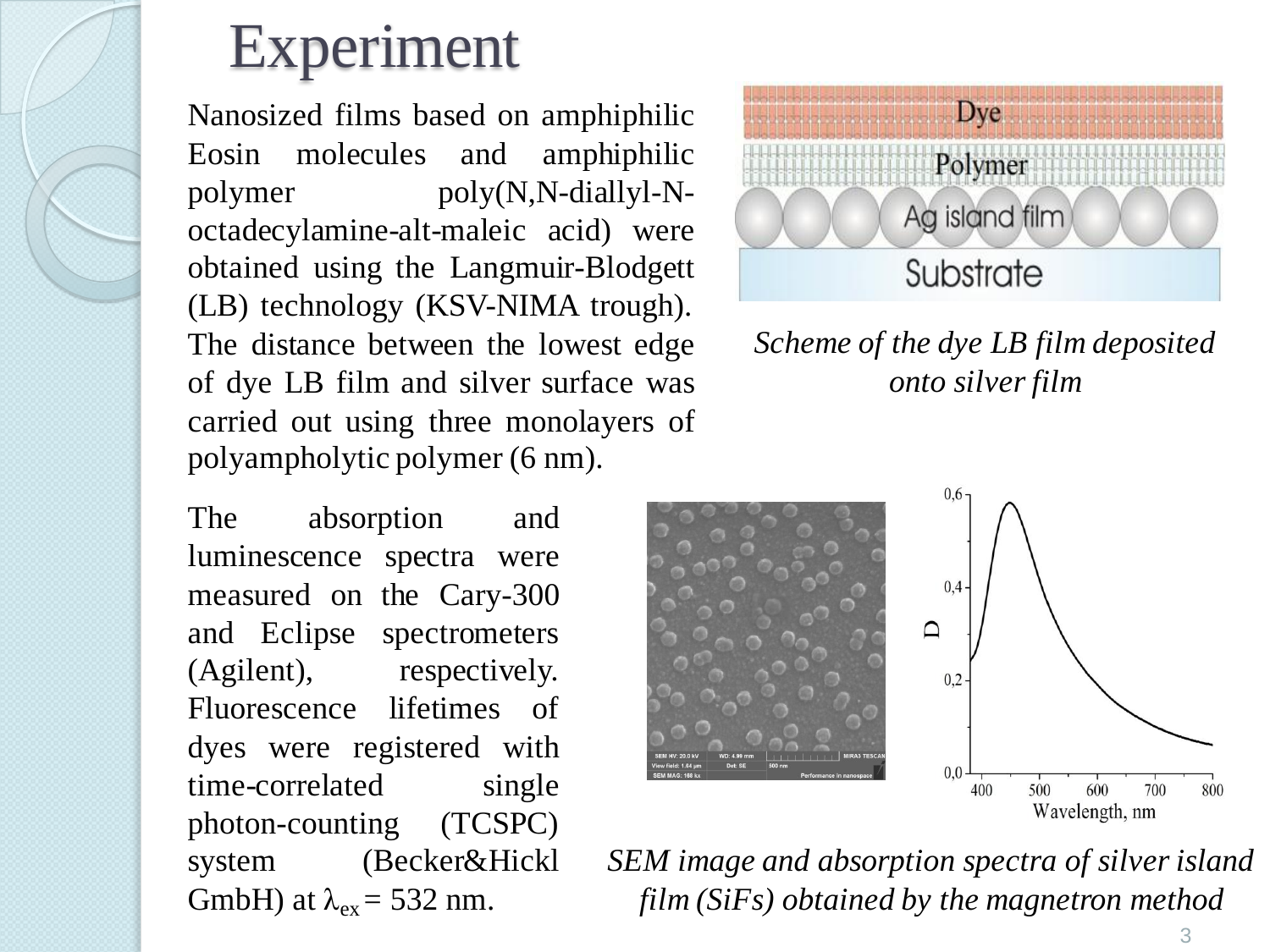### Results

The influence of the plasmon effect on the absorption and luminescent properties of LB films of a dye on glass and SiFs with a polymer has been investigated.

An 10% increase in optical density was observed on SiFs. The fluorescence intensity of Eosin on the SiFs was increased by 6.4 times, the intensity of delayed fluorescence and phosphorescence was increased by 3.8 and 4.7 times, respectively, compared to the control sample that did not contain silver nanoparticles(NPs).







*fluorescence spectra of Eosin*

4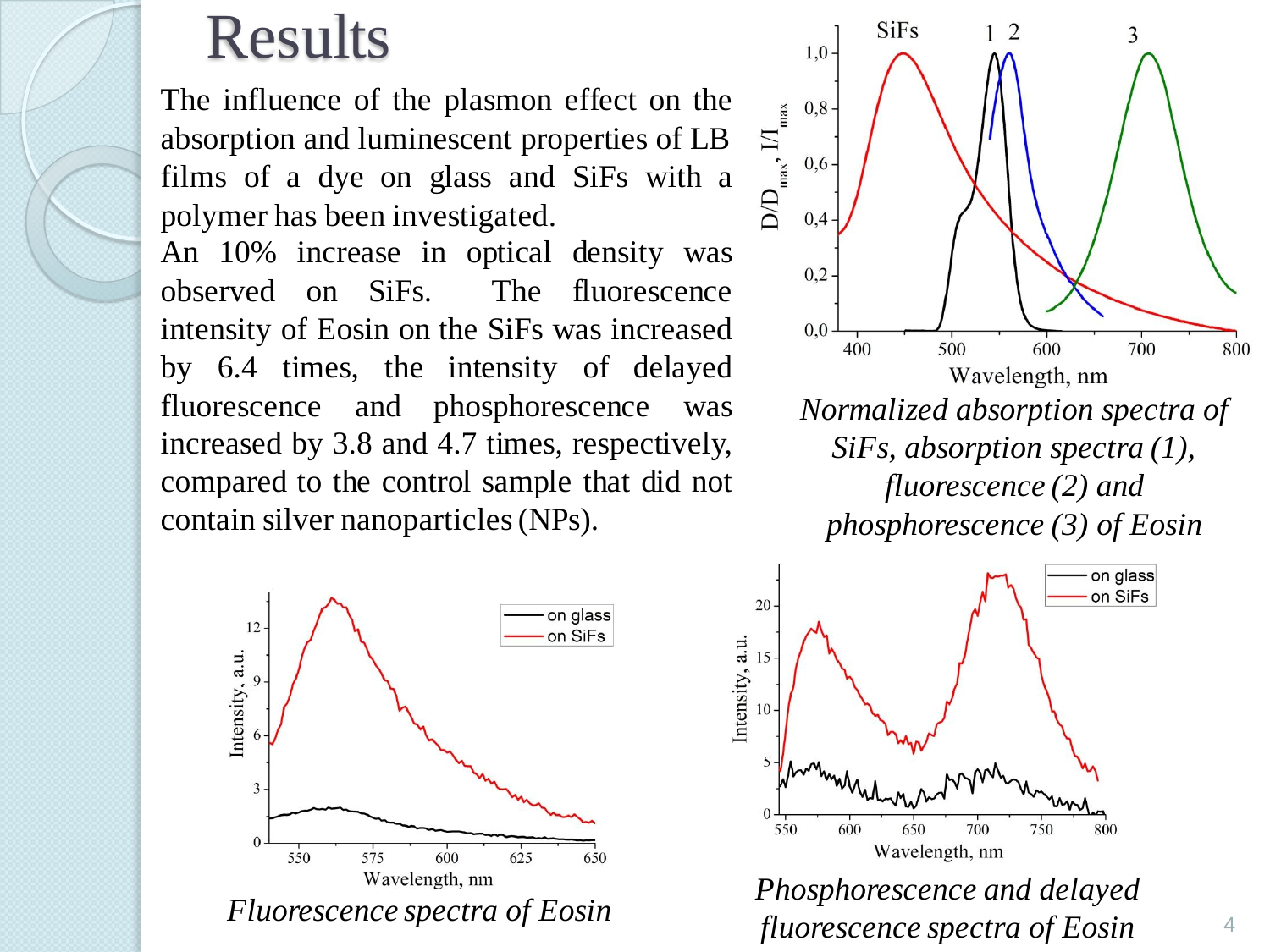#### *Fluorescence (left) and phosphorescence (right) decay kinetics of Eosin on glass and SiFs*



*Spectral and kinetic data of fluorescence, delayed fluorescence and phosphorescence of dye*

| <b>Samples</b> | <b>Fluorescence</b>   |                  | <b>Delayed fluorescence</b> |                         | <b>Phosphorescence</b> |                                 |
|----------------|-----------------------|------------------|-----------------------------|-------------------------|------------------------|---------------------------------|
|                | enhancement<br>factor | $\tau_{fl}$ , ns | enhancement<br>factor       | $\tau_{\text{DI}}$ , ms | enhancement<br>factor  | $\tau_{\text{Phos}}, \text{ms}$ |
| Eosin on glass |                       | 0.57             |                             | 2.4                     |                        | 2.5                             |
| Eosin on SiFs  | 6.4                   | 0.24             | 3.8                         | 2.2                     | 4.7                    | 1.5                             |

*\*The enhancement factor was calculated as the "peak" emission intensity ratio SiFs/glass.*